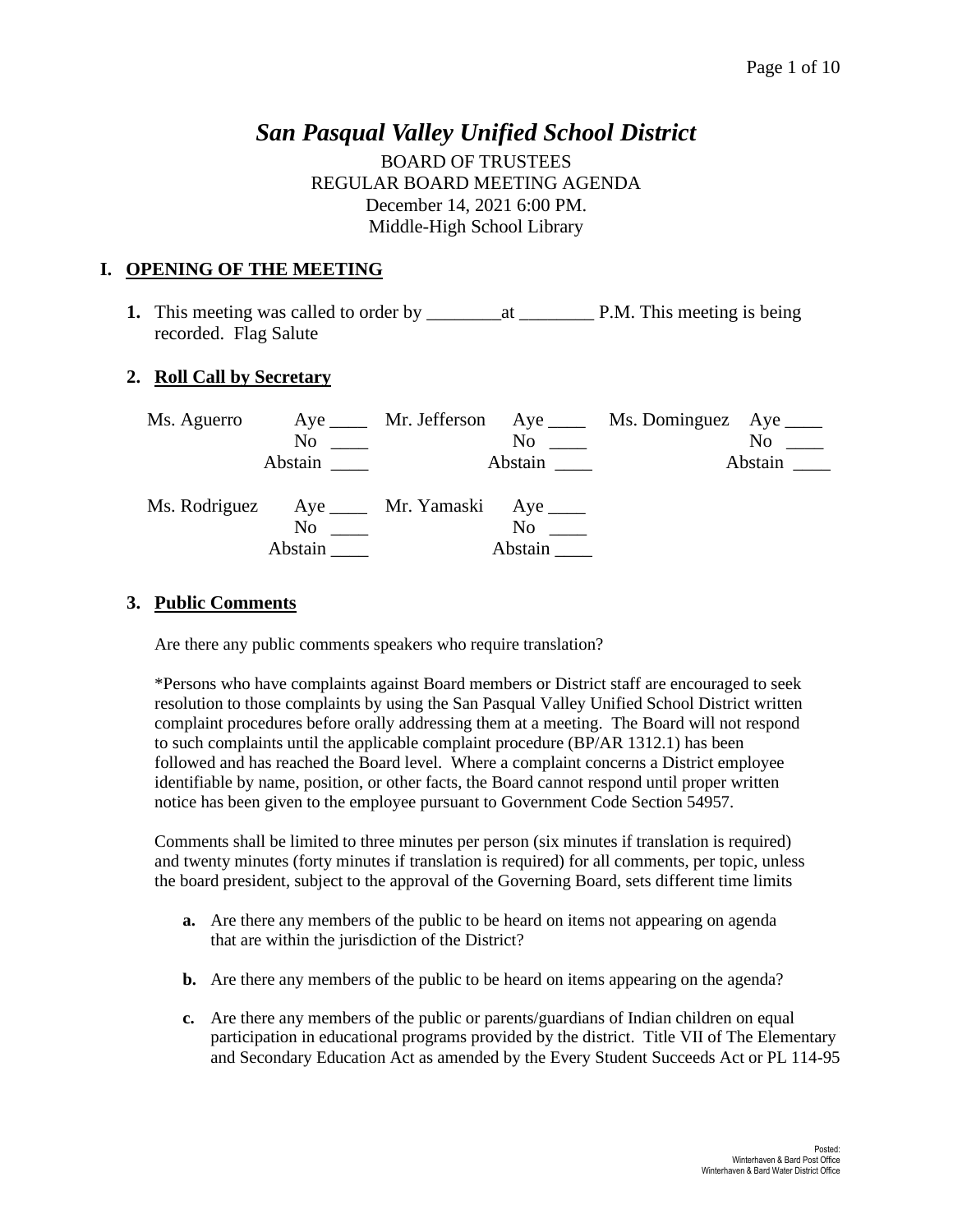### **4. Student Presentations**

Associated Student Body (ASB) – Representative Elementary School – Mr. Ruben Gonzalez

### **II.**  $1^{ST}$  **CLOSED SESSION Time:** \_\_\_\_\_\_\_P.M.

|             |         | Motion Second Action                                                                                                                                   |                      |                         |               |
|-------------|---------|--------------------------------------------------------------------------------------------------------------------------------------------------------|----------------------|-------------------------|---------------|
| Ms. Aguerro | Abstain | Aye ______ Mr. Jefferson Aye _____<br>No and the North States of the North States and the North States of the North States and the North States and Ta | $No \ \_$<br>Abstain | Ms. Dominguez Aye _____ | No<br>Abstain |
|             | Abstain | Ms. Rodriguez Aye _____ Mr. Yamasaki Aye ____<br>No                                                                                                    | $\rm No$<br>Abstain  |                         |               |

### 1. PERSONNEL MATTERS – Pursuant to Government Code 54957

- a. Guidance and Family Coordinator
- b. Part Time Bus Driver

### **III. RECONVENE** Time: P.M.

Motion Second Record Action Ms. Aguerro Aye \_\_\_\_ Mr. Jefferson Aye \_\_\_\_ Ms. Dominguez Aye \_\_\_\_ No \_\_\_ No \_\_ No \_\_ No \_\_ No \_\_ Abstain \_\_\_\_ Abstain \_\_\_ Abstain \_\_\_ Abstain \_\_\_ Ms. Rodriguez Aye \_\_\_\_ Mr. Yamasaki Aye \_\_\_\_ No \_\_\_\_ No \_\_\_ Abstain \_\_\_\_\_ Abstain \_\_\_\_

Report to the Public on any reportable action taken in Closed Session

#### 1. PERSONNEL MATTERS – Pursuant to Government Code 54957

### a. Guidance and Family Coordinator

| Ms. Aguerro                                   |                         |           | Aye ______ Mr. Jefferson Aye _____ Ms. Dominguez Aye _____ |           |
|-----------------------------------------------|-------------------------|-----------|------------------------------------------------------------|-----------|
|                                               | $\mathrm{No} \ \_\_\_\$ | $No \ \_$ |                                                            | $No \_\_$ |
|                                               | Abstain                 |           |                                                            | Abstain   |
|                                               |                         |           |                                                            |           |
| Ms. Rodriguez Aye _____ Mr. Yamasaki Aye ____ |                         |           |                                                            |           |
|                                               | $\mathrm{No} \ \_\_\_\$ | $\rm No$  |                                                            |           |
|                                               | Abstain ____            | Abstain   |                                                            |           |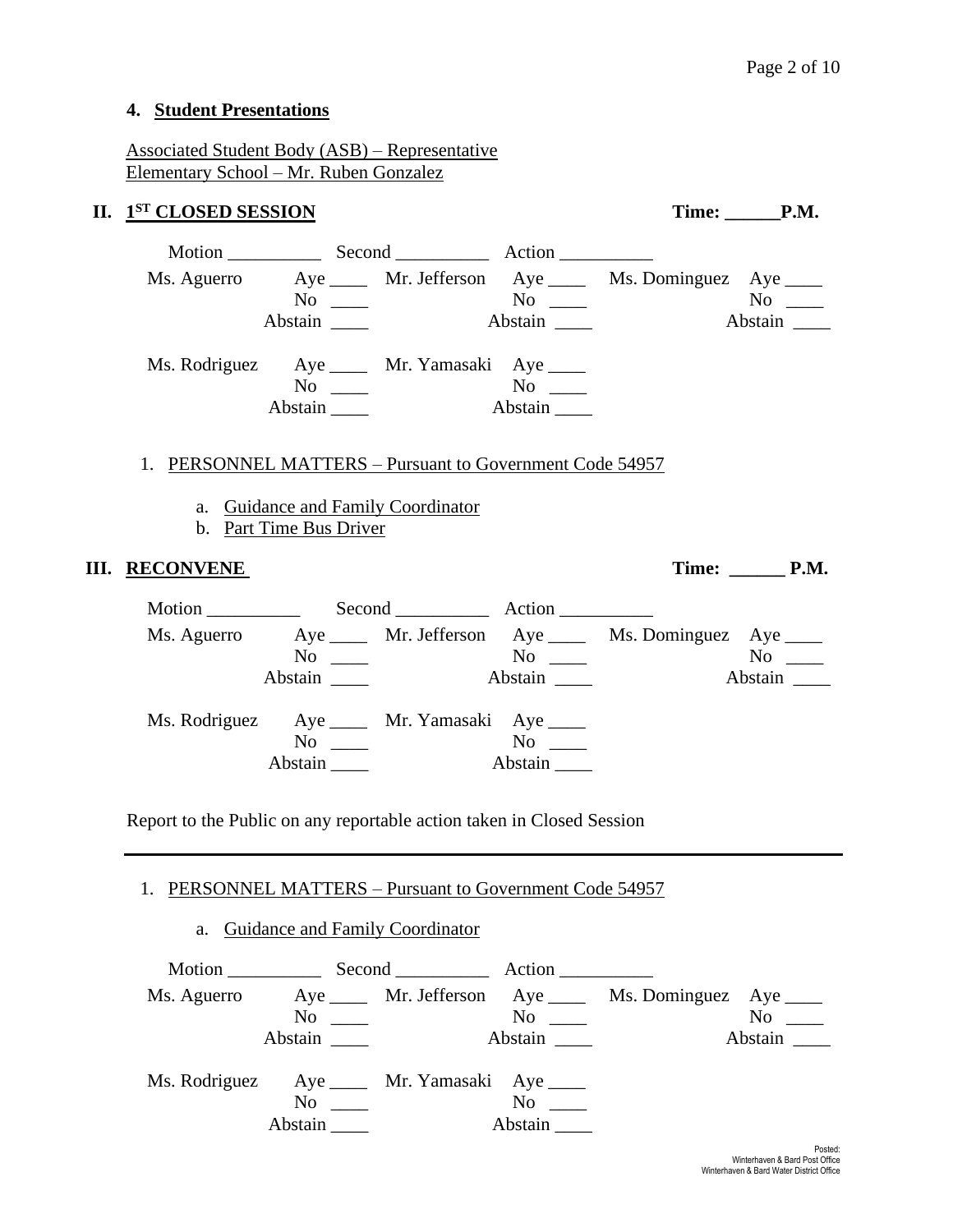b. Part Time Bus Driver

|                                               |                      | Motion Second Action |               |                                                           |           |
|-----------------------------------------------|----------------------|----------------------|---------------|-----------------------------------------------------------|-----------|
| Ms. Aguerro                                   |                      |                      |               | Aye ______ Mr. Jefferson Aye _____ Ms. Dominguez Aye ____ |           |
|                                               | $\mathrm{No}$ $\_\_$ |                      | $No \ \_$     |                                                           | $No \_\_$ |
|                                               | Abstain              |                      | Abstain       |                                                           | Abstain   |
| Ms. Rodriguez Aye _____ Mr. Yamasaki Aye ____ | No<br>Abstain        |                      | No<br>Abstain |                                                           |           |

## **IV. RE-OPENING OF THE MEETING**

## 1. **Approval of Minutes**

It is recommended that the Board of Trustees approve the minutes of the Regular Board Meeting on 11/09/21.

| Motion        |         | Second Action                    |          |                                                           |                     |
|---------------|---------|----------------------------------|----------|-----------------------------------------------------------|---------------------|
| Ms. Aguerro   |         |                                  |          | Aye ______ Mr. Jefferson Aye _____ Ms. Dominguez Aye ____ |                     |
|               | No      |                                  | No       |                                                           | No                  |
|               | Abstain |                                  |          |                                                           | Abstain $\_\_\_\_\$ |
| Ms. Rodriguez |         | Aye ______ Mr. Yamaski Aye _____ |          |                                                           |                     |
|               | No      |                                  | $\rm No$ |                                                           |                     |
|               | Abstain |                                  | Abstain  |                                                           |                     |

It is recommended that the Board of Trustees approve the minutes of the Special Board Meeting on 12/6/21.

|               |                          | Second <u>second</u>               | Action              |                          |         |
|---------------|--------------------------|------------------------------------|---------------------|--------------------------|---------|
| Ms. Aguerro   |                          | Aye ______ Mr. Jefferson Aye _____ |                     | Ms. Dominguez Aye ______ |         |
|               | No<br><u> Tanzania (</u> |                                    | $No \ \_$           |                          | $No \_$ |
|               | Abstain                  |                                    | Abstain             |                          | Abstain |
| Ms. Rodriguez |                          | Aye ______ Mr. Yamaski Aye _____   |                     |                          |         |
|               | No<br>Abstain            |                                    | $\rm No$<br>Abstain |                          |         |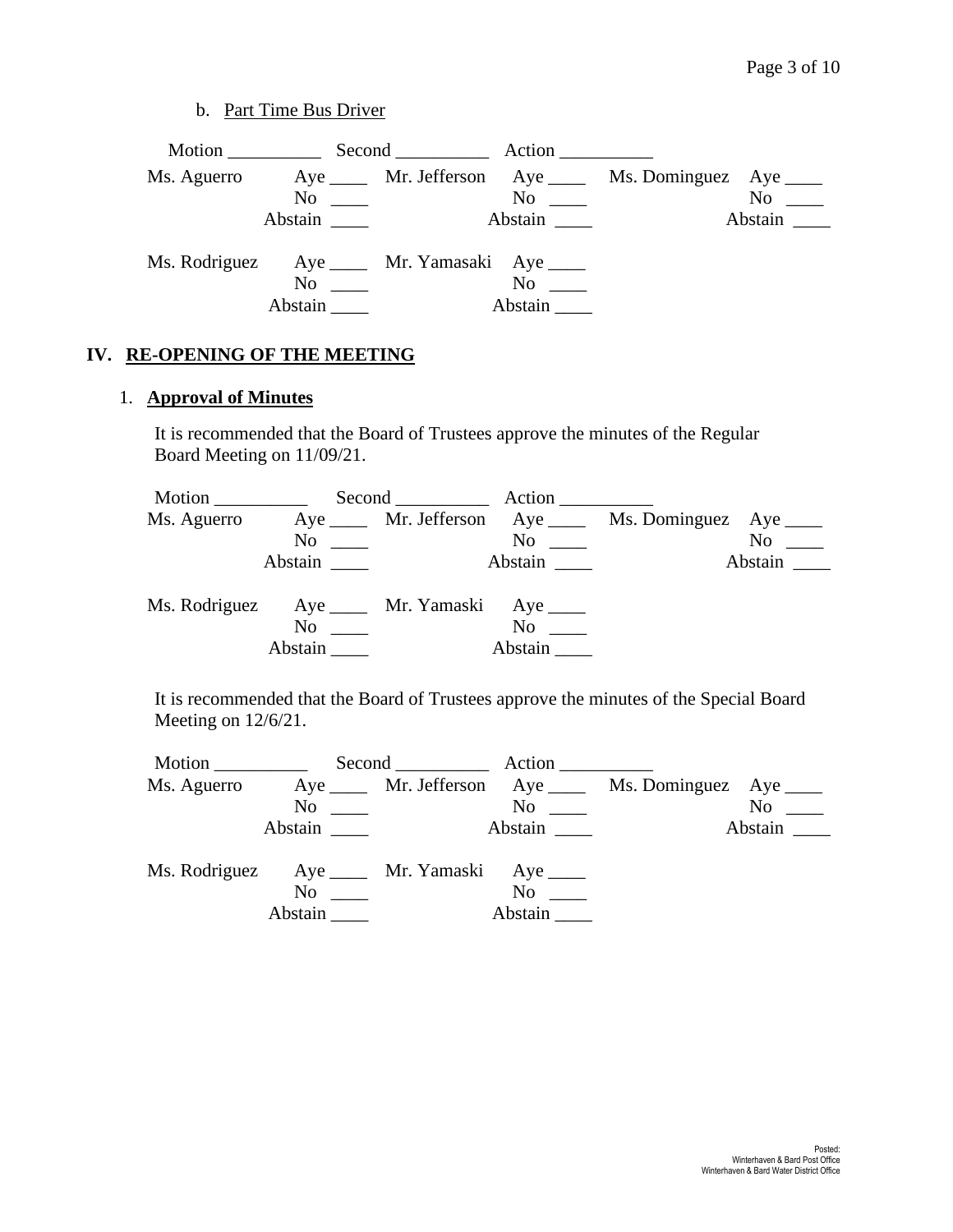### **V. Re-Organization of Board – Election of Officers**

# Motion \_\_\_\_\_\_\_\_\_\_\_\_\_Second \_\_\_\_\_\_\_\_\_\_\_\_Action \_\_\_\_\_\_\_\_\_\_\_\_ Ms. Aguerro  $Aye$  Mr. Jefferson  $Aye$ No \_\_\_\_ No \_\_\_\_ No \_\_\_\_ Abstain \_\_\_\_ Abstain \_\_\_ Abstain \_\_\_ Abstain \_\_\_ Ms. Rodriguez Aye \_\_\_\_ Mr. Yamaski Aye \_\_\_\_ No \_\_\_\_ No \_\_\_ Abstain **Abstain 2 nd Nomination President:** Motion \_\_\_\_\_\_\_\_\_\_\_\_\_Second \_\_\_\_\_\_\_\_\_\_\_\_Action \_\_\_\_\_\_\_\_\_\_\_\_ Ms. Aguerro Aye \_\_\_\_ Mr. Jefferson Aye \_\_\_\_ Ms. Dominguez Aye \_\_\_\_ No \_\_\_ No \_\_ No \_\_ No \_\_ Abstain \_\_\_\_ Abstain \_\_\_ Abstain \_\_\_ Abstain \_\_\_ Ms. Rodriguez Aye \_\_\_\_ Mr. Yamaski Aye \_\_\_\_ No \_\_\_\_ No \_\_\_ Abstain \_\_\_\_ Abstain \_\_\_\_ **1 st Nomination Vice President:** Motion Second Action Ms. Aguerro Aye Mr. Jefferson Aye Ms. Dominguez Aye Manuel Aye Ms. Dominguez Aye Mo No \_\_\_\_ No \_\_\_\_ No \_\_\_\_ Abstain \_\_\_\_ Abstain \_\_\_ Abstain \_\_\_ Abstain \_\_\_ Ms. Rodriguez Aye \_\_\_\_ Mr. Yamaski Aye \_\_\_\_ No \_\_\_\_ No \_\_\_ Abstain **Abstain 2 nd Nomination Vice President:** Motion \_\_\_\_\_\_\_\_\_\_\_\_\_Second \_\_\_\_\_\_\_\_\_\_\_\_Action \_\_\_\_\_\_\_\_\_\_\_\_ Ms. Aguerro Aye \_\_\_\_ Mr. Jefferson Aye \_\_\_\_ Ms. Dominguez Aye \_\_\_\_ No \_\_\_ No \_\_ No \_\_ No \_\_ Abstain \_\_\_\_ Abstain \_\_\_ Abstain \_\_\_ Abstain \_\_\_ Ms. Rodriguez Aye \_\_\_\_\_ Mr. Yamaski Aye \_\_\_\_ No \_\_\_\_ No \_\_\_\_ Abstain **Abstain** Abstain

### **1 st Nomination President**: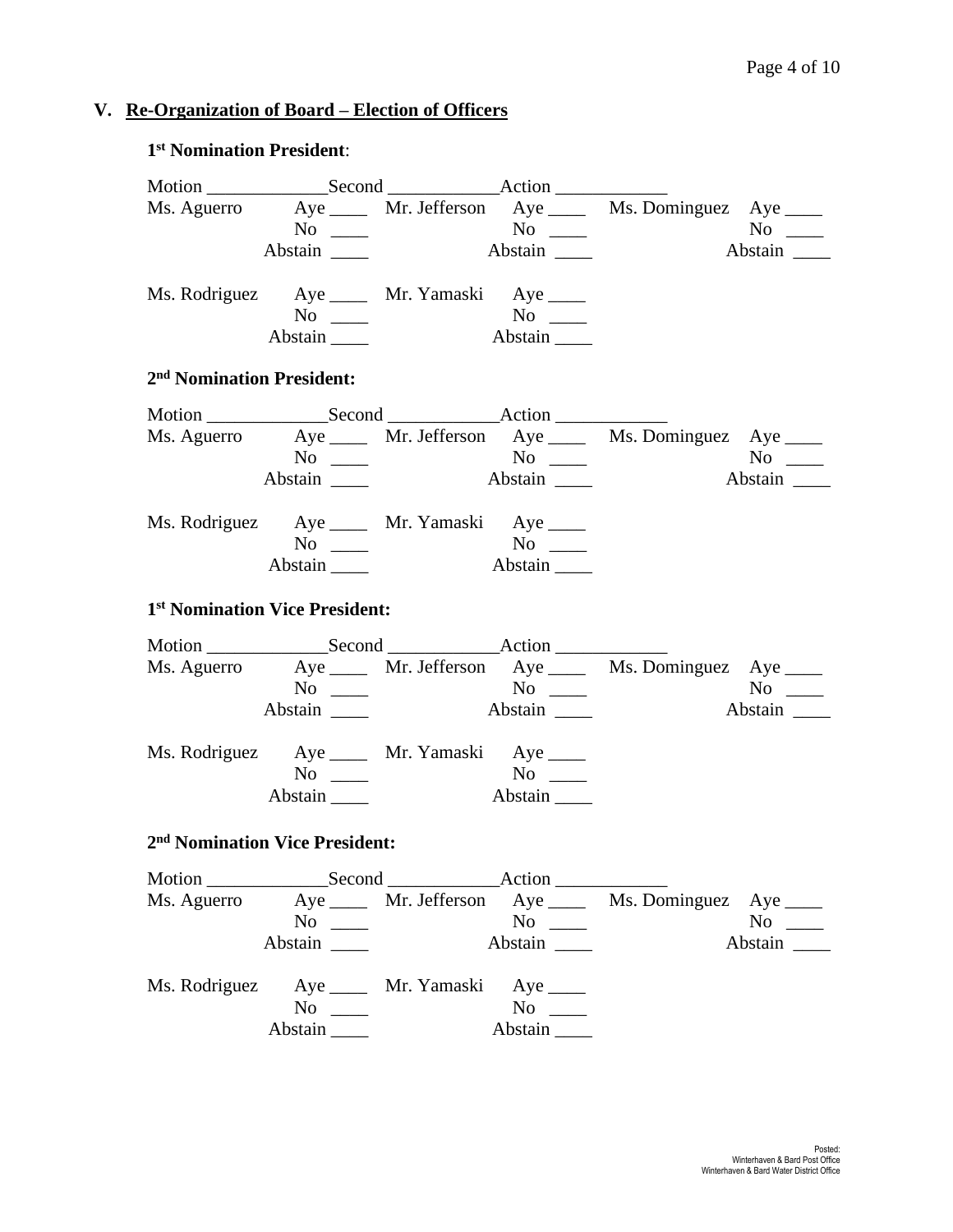|                                              | $No \ \_$<br>Abstain           | $N$ o $\_\_$ |         | Ms. Aguerro Aye ____ Mr. Jefferson Aye ____ Ms. Dominguez Aye ____   |  |
|----------------------------------------------|--------------------------------|--------------|---------|----------------------------------------------------------------------|--|
| Ms. Rodriguez Aye _____ Mr. Yamaski Aye ____ | $No \_$<br>Abstain $\_\_\_\_\$ |              | Abstain |                                                                      |  |
| 2 <sup>nd</sup> Nomination Clerk:            |                                |              |         |                                                                      |  |
|                                              |                                |              |         |                                                                      |  |
|                                              | $No \ \_$                      |              | Abstain | Ms. Aguerro Aye _____ Mr. Jefferson Aye _____ Ms. Dominguez Aye ____ |  |
| Ms. Rodriguez Aye _____ Mr. Yamaski Aye ____ | $No \ \_$<br>Abstain           | $N$ o        | Abstain |                                                                      |  |

### **VI. Approval of Warrants**

Per EdCode 42631 and SPVUSD BP 3314, it is recommended that the Board of Trustees ratify the November warrants in the amount of \$1,849,984.31; \$1,347,204.79 is for construction.

| Motion                                       |           | Second Action          |                                                          |                                                            |                      |
|----------------------------------------------|-----------|------------------------|----------------------------------------------------------|------------------------------------------------------------|----------------------|
| Ms. Aguerro                                  | Abstain   | $\overline{\text{No}}$ | $\overline{N}$ o $\overline{\phantom{0}}$<br>Abstain ___ | Aye ______ Mr. Jefferson Aye _____ Ms. Dominguez Aye _____ | $No \ \_$<br>Abstain |
| Ms. Rodriguez Aye _____ Mr. Yamaski Aye ____ | $No \ \_$ |                        | $No \t —$<br>Abstain                                     |                                                            |                      |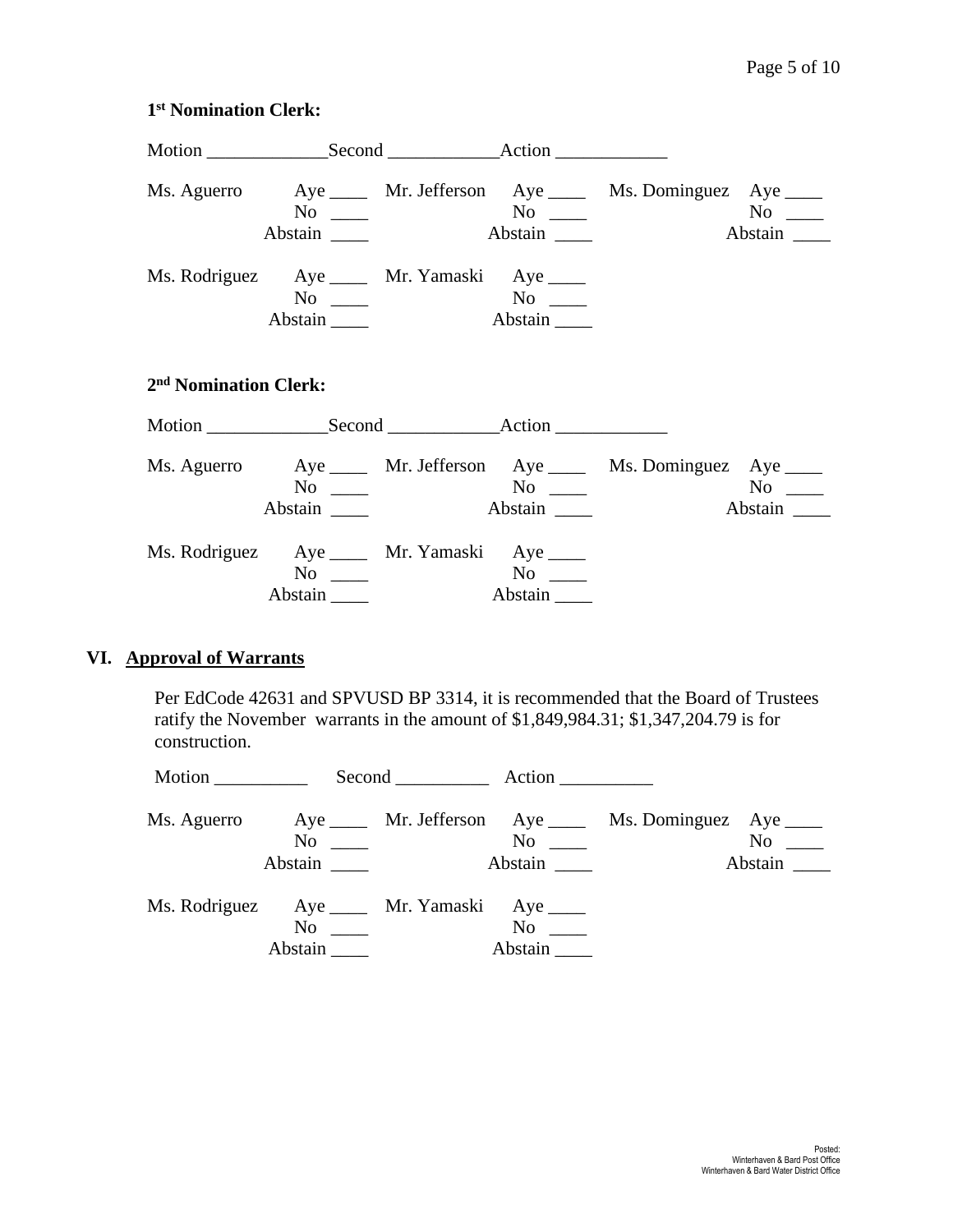## **VII. PRESENTATIONS**

### **VIII. CONSENT ITEMS**

- 1. San Pasqual Valley Unified School District After-School Education and Safety (ASES) Current Pay-rate
- 2. Training/Travel: ACSA Superintendents Symposium
- 3. Memorandum of Understanding (MOU): Quechan Head Start and San Pasqual Valley Unified School District
- 4. Training/Travel: Dude University
- 5. Memorandum of Understanding Between SPVUSD and ICOE Curriculum Department
- 6. Ratification Sports: 2021-2022 San Pasqual Valley High School Track and Assistant Coaches
- 7. Training/Travel: Professional Learning Communities at Work Institute

| Motion $\_\_$ |                      | Second Action                     |                         |                                                            |                |
|---------------|----------------------|-----------------------------------|-------------------------|------------------------------------------------------------|----------------|
| Ms. Aguerro   |                      |                                   |                         | Aye ______ Mr. Jefferson Aye _____ Ms. Dominguez Aye _____ |                |
|               | $\mathrm{No}$ $\_\_$ |                                   | $\mathrm{No} \ \_\_\_\$ |                                                            | N <sub>o</sub> |
|               | Abstain              |                                   | Abstain                 |                                                            | Abstain        |
| Ms. Rodriguez |                      | Aye ______ Mr. Yamasaki Aye _____ |                         |                                                            |                |
|               | No                   |                                   | $\rm No$                |                                                            |                |
|               | Abstain              |                                   | Abstain                 |                                                            |                |

### **IX. MONTHLY REPORTS**

- 1. San Pasqual Teachers Association (SPTA) Ms. Jennifer Wallace
- 2. California School Employees Association (CSEA) Ms. Luz Sarabia-Grossenburg
- 3. Middle School Ms. Mary Kay Monson
- 4. High School Mr. Juan Morales
- 5. Cafeteria Ms. Stacey Garcia
- 6. Human Resources Ms. Alina Sanchez
- 7. Business Services Ms. Kish Curtis
	- a. Gym update
- 8. Superintendent/Bill Manes-Adult Education Principal Ms. Katrina Johnson-León a. LCAP
- 9. School Board

### **X. UNFINISHED BUSINESS**

### **XI. INFORMATION ITEMS**

- 1. The Superintendent accepted a resignation from two classified staff members (A Lopez and G Gomez)
- 2. Certificate of Project Completion San Pasqual Valley Middle School Parking Lot Paving Project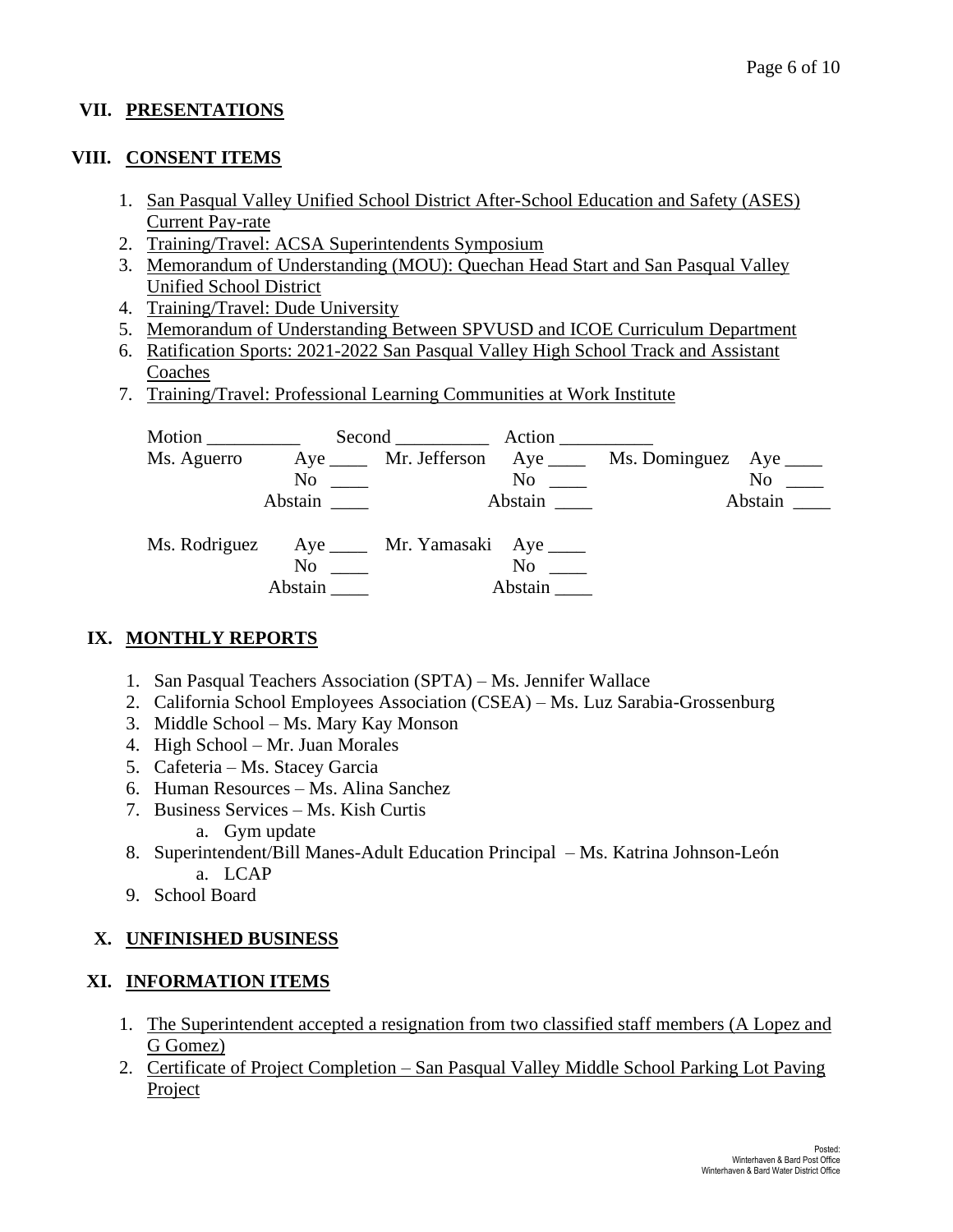## **XII. NEW BUSINESS**

| Ms. Aguerro                                                                             | $No \ \_$<br>Abstain $\qquad$                                                               | Abstain                | $\overline{N_0}$ $\overline{\phantom{0}}$ | Aye ______ Mr. Jefferson Aye _____ Ms. Dominguez Aye ____ | $No \_$<br>Abstain   |
|-----------------------------------------------------------------------------------------|---------------------------------------------------------------------------------------------|------------------------|-------------------------------------------|-----------------------------------------------------------|----------------------|
|                                                                                         | Ms. Rodriguez Aye _____ Mr. Yamasaki Aye ____<br>$No \ \_$<br>Abstain                       |                        |                                           |                                                           |                      |
| 2. 2021-2022 Elementary School Plan for Student Achievement (SPSA)                      |                                                                                             |                        |                                           |                                                           |                      |
|                                                                                         |                                                                                             |                        |                                           |                                                           |                      |
| Ms. Aguerro                                                                             | Aye ______ Mr. Jefferson Aye _____ Ms. Dominguez Aye ____<br>$No \ \_$<br>Abstain           | Abstain                |                                           |                                                           | $No \_$<br>Abstain   |
|                                                                                         | Ms. Rodriguez Aye _____ Mr. Yamasaki Aye ____<br>$No \ \_$<br>Abstain $\_\_\_\_\$           |                        | $N$ o<br>Abstain                          |                                                           |                      |
| 3. Delete Board Policies/Administrative Regulations Covered Under Other Policies or Not |                                                                                             |                        |                                           |                                                           |                      |
| Applicable to the District                                                              |                                                                                             |                        |                                           |                                                           |                      |
|                                                                                         |                                                                                             |                        |                                           |                                                           |                      |
|                                                                                         | Ms. Aguerro Aye _____ Mr. Jefferson Aye ____ Ms. Dominguez Aye ____<br>$No \ \_$<br>Abstain |                        | $No \ \_$<br>Abstain                      |                                                           | $No \_\_$<br>Abstain |
| Ms. Rodriguez                                                                           | $Aye$ <sub>____</sub><br>$No \ \_$                                                          | Mr. Yamasaki Aye _____ | $No \ \_$                                 |                                                           |                      |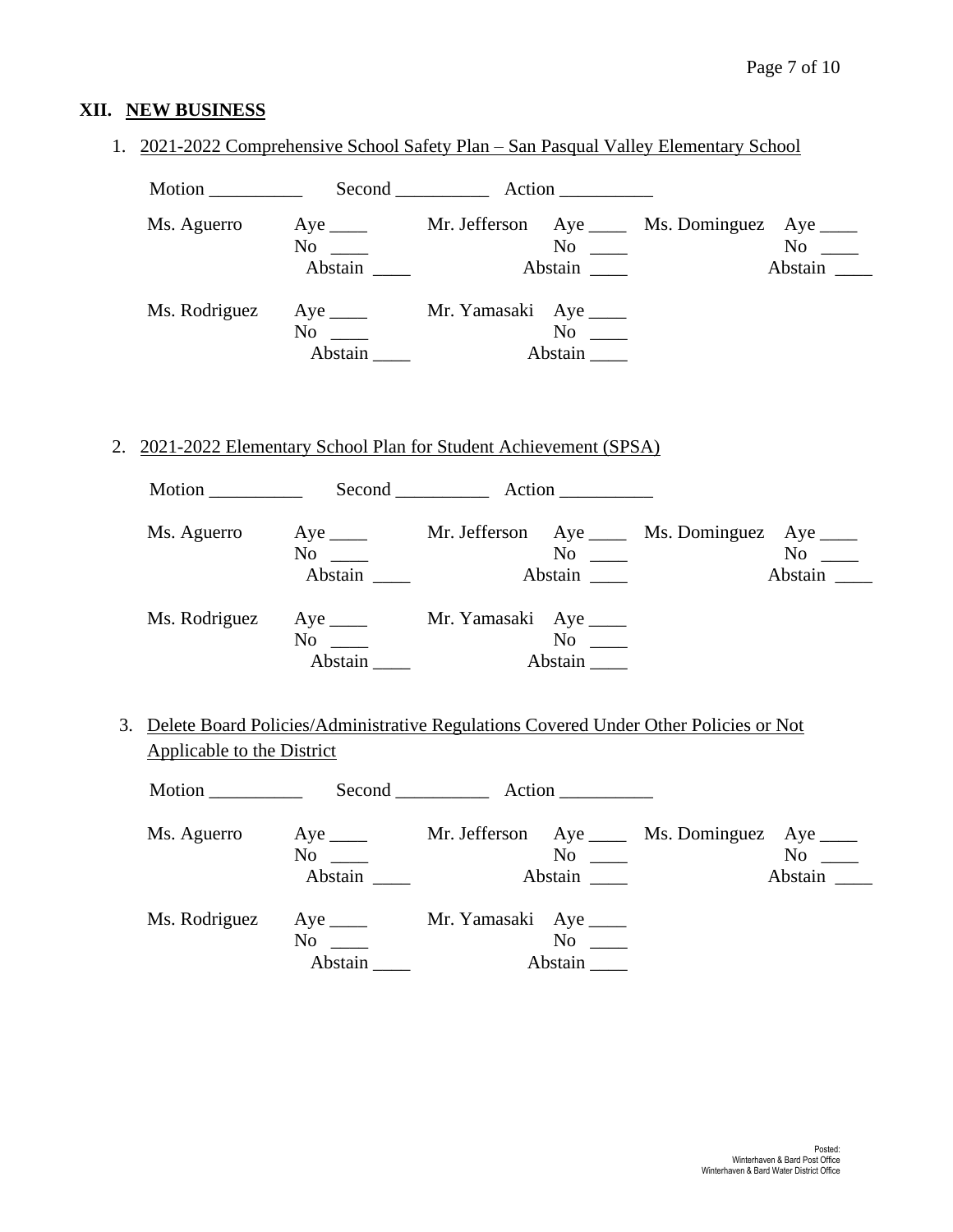4. Educator Effectiveness Block Grant Plan

|                                               | $No \ \_$<br>Abstain |         | Ms. Aguerro Aye _____ Mr. Jefferson Aye _____ Ms. Dominguez Aye ____                                                                                                                                                                                                         | Abstain              |
|-----------------------------------------------|----------------------|---------|------------------------------------------------------------------------------------------------------------------------------------------------------------------------------------------------------------------------------------------------------------------------------|----------------------|
| Ms. Rodriguez Aye _____ Mr. Yamasaki Aye ____ | $No \ \_$<br>Abstain | Abstain |                                                                                                                                                                                                                                                                              |                      |
| 5. First Interim Report 2021-2022             |                      |         |                                                                                                                                                                                                                                                                              |                      |
|                                               |                      |         |                                                                                                                                                                                                                                                                              |                      |
|                                               | $No \ \_$<br>Abstain |         | Ms. Aguerro Aye _____ Mr. Jefferson Aye _____ Ms. Dominguez Aye ____                                                                                                                                                                                                         | $No \ \_$<br>Abstain |
| Ms. Rodriguez Aye _____ Mr. Yamasaki Aye ____ | $No \ \_$<br>Abstain | Abstain |                                                                                                                                                                                                                                                                              |                      |
| for 2022-2023                                 |                      |         | 6. Resolution to approve the agreement between the San Pasqual Valley Unified School<br>District (SPVUSD) and the California Department of Education (CDE) to provide childcare<br>and development services and to authorize designated personnel to sign contract documents |                      |

| Motion      |                                                      | Second <u>second</u>                          | $Action$ <sub>______________</sub> |                                                           |                      |
|-------------|------------------------------------------------------|-----------------------------------------------|------------------------------------|-----------------------------------------------------------|----------------------|
| Ms. Aguerro | $\overline{N_0}$ $\overline{\phantom{0}}$<br>Abstain |                                               | No<br>Abstain                      | Aye ______ Mr. Jefferson Aye _____ Ms. Dominguez Aye ____ | $No \ \_$<br>Abstain |
|             | No<br>Abstain                                        | Ms. Rodriguez Aye _____ Mr. Yamasaki Aye ____ | No<br>Abstain                      |                                                           |                      |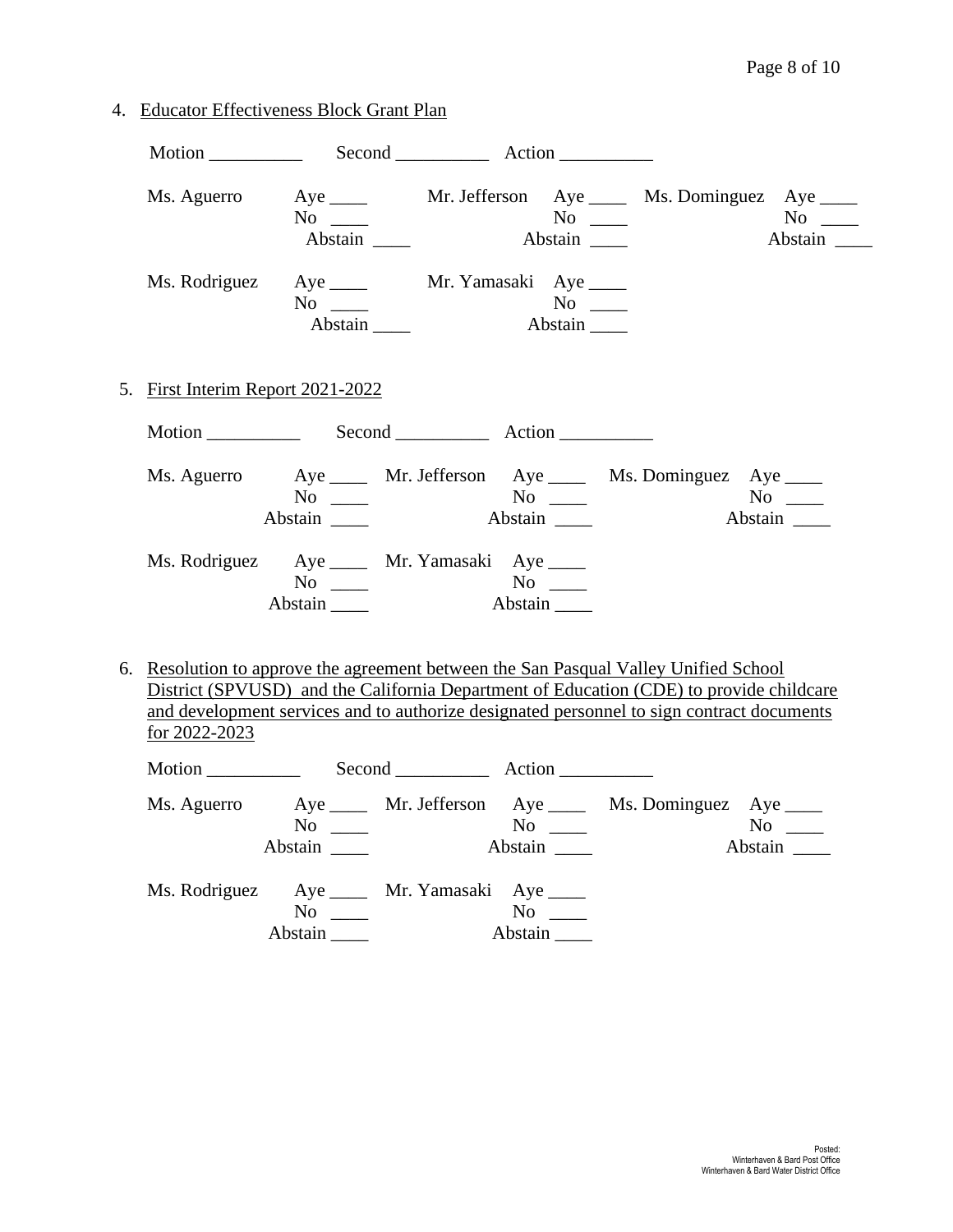| 7. Approve Agreement for Professional Services San Pasqual Valley USD and Greenlee |
|------------------------------------------------------------------------------------|
| Disclosure Consulting                                                              |
|                                                                                    |

|                              | $No \ \_$<br>Abstain                                                  | $\overline{N_0}$<br>Abstain                    | Ms. Aguerro Aye _____ Mr. Jefferson Aye _____ Ms. Dominguez Aye ____             | $No \_$              |
|------------------------------|-----------------------------------------------------------------------|------------------------------------------------|----------------------------------------------------------------------------------|----------------------|
|                              | Ms. Rodriguez Aye _____ Mr. Yamasaki Aye ____<br>Abstain              | $\text{No}$ $\text{No}$ $\text{No}$<br>Abstain |                                                                                  |                      |
| December                     |                                                                       |                                                | 8. Approve Board Member Compensation for Members Absent During Board Meetings in |                      |
|                              |                                                                       |                                                |                                                                                  |                      |
|                              | Abstain                                                               | Abstain                                        | Ms. Aguerro Aye _____ Mr. Jefferson Aye _____ Ms. Dominguez Aye ____             | Abstain              |
|                              | Ms. Rodriguez Aye _____ Mr. Yamasaki Aye ____<br>$No \ \_$<br>Abstain | Abstain                                        |                                                                                  |                      |
| XIII. BOARD COMMENTS         |                                                                       |                                                |                                                                                  |                      |
| XIV. ITEMS FOR FUTURE AGENDA |                                                                       |                                                |                                                                                  |                      |
|                              |                                                                       |                                                |                                                                                  |                      |
| 3.                           |                                                                       |                                                |                                                                                  |                      |
| XV. 2ND CLOSED SESSION       |                                                                       |                                                |                                                                                  | Time: P.M.           |
|                              |                                                                       |                                                |                                                                                  |                      |
|                              | $No \ \_$                                                             |                                                | Ms. Aguerro Aye _____ Mr. Jefferson Aye _____ Ms. Dominguez Aye ____             | $No \ \_$<br>Abstain |
|                              | Ms. Rodriguez Aye _____ Mr. Yamasaki Aye ____<br>$No \t —$            | $No \ \_$                                      |                                                                                  |                      |